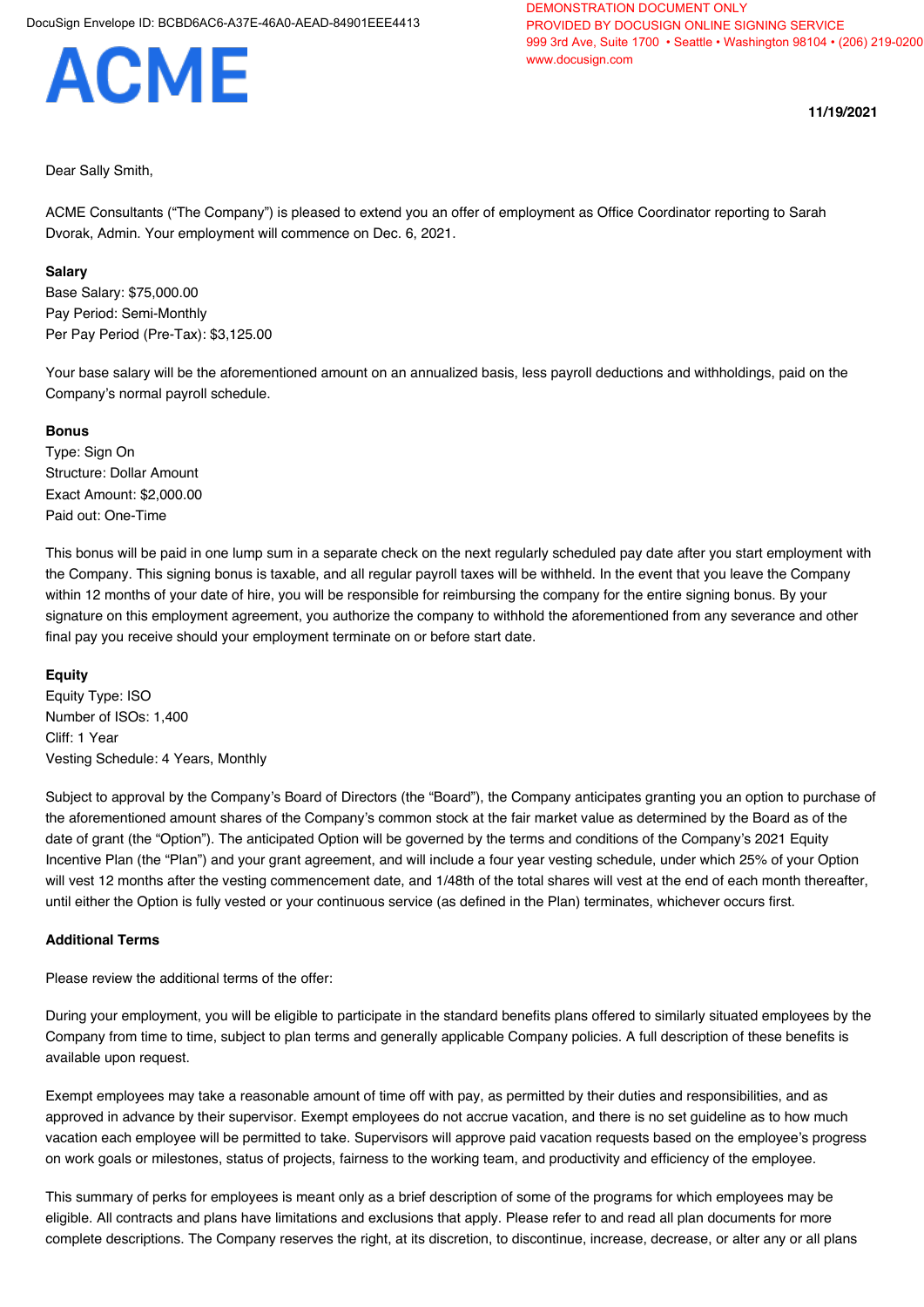#### DocuSign Envelope ID: BCBD6AC6-A37E-46A0-AEAD-84901EEE4413

#### DEMONSTRATION DOCUMENT ONLY PROVIDED BY DOCUSIGN ONLINE SIGNING SERVICE

and benefits described in this summary for any reason and at any time with or without notice...<br>and benefits described in this summary for any reason and at any time with or without notice... www.docusign.com

Total Compensation:

The total compensation estimate is solely a hypothetical example and is not a forecast, promise, or guarantee of compensation or any type of compensation. Option grants are subject to all required approvals. Factors incorporated into total compensation, such as non-cash value estimates, are not promises of any compensation or type of compensation and are subject to change. Current and future valuations, cost to exercise, price per share, and ownership percentage may be higher or lower, and may or may not take into account possible dilution from any potential transactions which may subsequently occur. This is for general informational purposes only and is not to be construed as legal, financial or tax advice. Nothing herein is intended to create an offer or binding agreement of any nature.

As a Company employee, you will be expected to abide by Company rules and policies. As a condition of employment, you must sign and comply with the attached Employee Confidential Information and Inventions Assignment Agreement which prohibits unauthorized use or disclosure of the Company's proprietary information, among other obligations.

In your work for the Company, you will be expected not to use or disclose any confidential information, including trade secrets, of any former employer or other person to whom you have an obligation of confidentiality. Rather, you will be expected to use only that information which is generally known and used by persons with training and experience comparable to your own, which is common knowledge in the industry or otherwise legally in the public domain, or which is otherwise provided or developed by the Company. You agree that you will not bring onto Company premises any unpublished documents or property belonging to any former employer or other person to whom you have an obligation of confidentiality. You hereby represent that you have disclosed to the Company any contract you have signed that may restrict your activities on behalf of the Company.

Your employment with the Company will be "at-will." You may terminate your employment with the Company at any time and for any reason whatsoever simply by notifying the Company. Likewise, the Company may terminate your employment at any time, with or without cause or advance notice. Your employment at-will status can only be modified in a written agreement signed by you and by an officer of the Company.